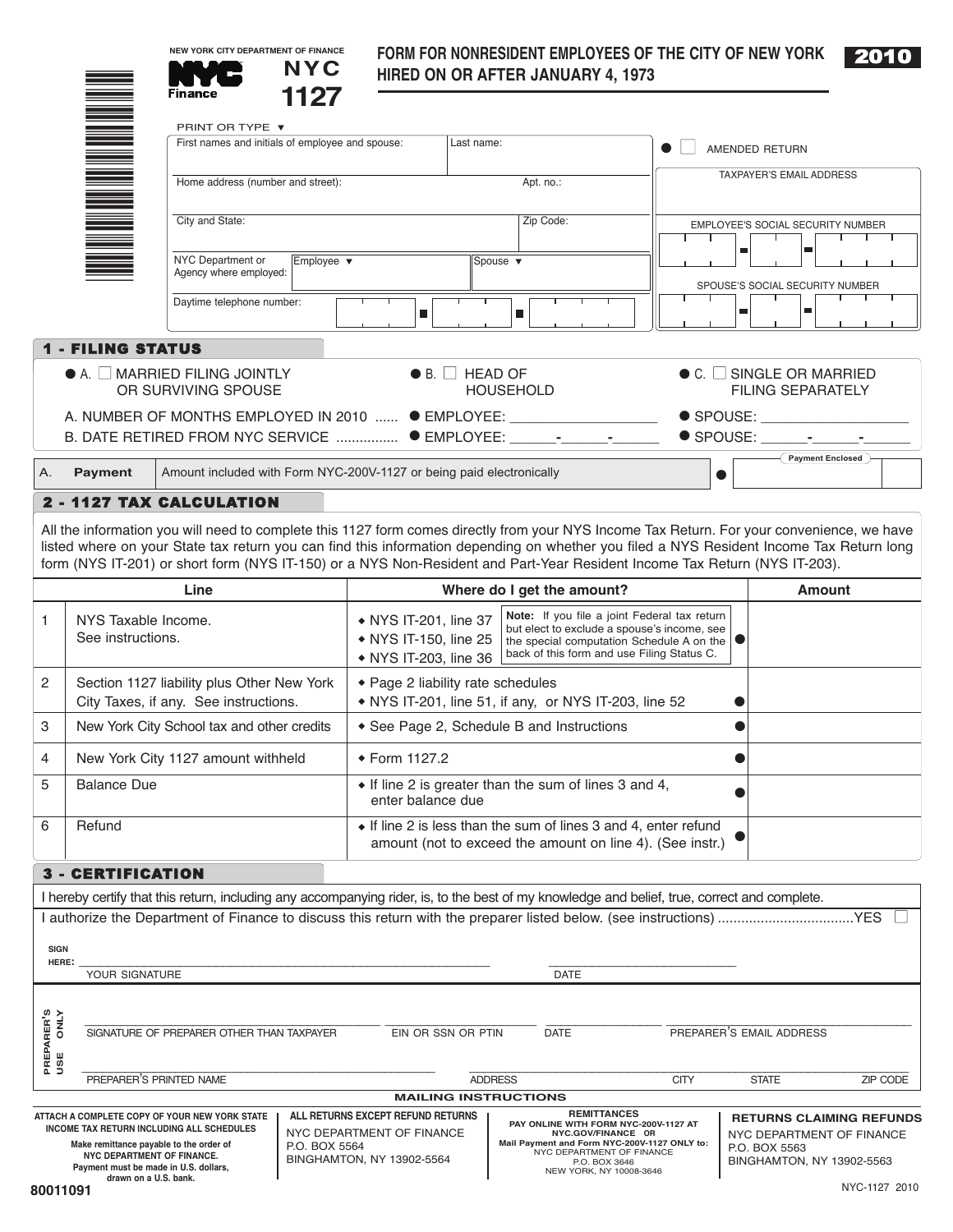|      | Schedule for Married Filing Jointly for State Purposes and Separately for 1127 Purposes (Spouse is not a NYC mayoral agency employee)<br><b>SCHEDULE A</b>                                                          |  |                                                                                                                                                                        |                                                                                                                                                                                                                                                                                                                   |  |  |  |
|------|---------------------------------------------------------------------------------------------------------------------------------------------------------------------------------------------------------------------|--|------------------------------------------------------------------------------------------------------------------------------------------------------------------------|-------------------------------------------------------------------------------------------------------------------------------------------------------------------------------------------------------------------------------------------------------------------------------------------------------------------|--|--|--|
| Line |                                                                                                                                                                                                                     |  |                                                                                                                                                                        | Amount                                                                                                                                                                                                                                                                                                            |  |  |  |
|      | NYS Adjusted Gross Income                                                                                                                                                                                           |  | • NYS IT-201, line 33; NYS IT-150, line 21; NYS IT-203, line 32.                                                                                                       |                                                                                                                                                                                                                                                                                                                   |  |  |  |
| 2    | Non NYC Employee Income                                                                                                                                                                                             |  | Enter all income, additions and subtractions attributable to the non NYC employee                                                                                      |                                                                                                                                                                                                                                                                                                                   |  |  |  |
| 3    | Net NYS Gross Income                                                                                                                                                                                                |  | ◆ Line 1 less Line 2                                                                                                                                                   |                                                                                                                                                                                                                                                                                                                   |  |  |  |
| 4    | Compute limitation percentage                                                                                                                                                                                       |  | Line 3: $\frac{1}{2}$<br>$\frac{6}{6}$<br>Line 1: $\sqrt{3}$                                                                                                           | Part-year employees must prorate<br>standard deduction and dependent<br>exemption amounts based on num-<br>ber of months employed by NYC.                                                                                                                                                                         |  |  |  |
| 5    | Check only one box:                                                                                                                                                                                                 |  | $\Box$ Standard Deduction: \$7,500.<br><b>OR</b><br>$\Box$ Itemized deduction - \$<br>amount from IT 201. line 34<br>(See instructions)<br>amount from IT 203, line 33 | $\mathsf{X}$ and $\mathsf{X}$ and $\mathsf{X}$ are $\mathsf{X}$ and $\mathsf{X}$ are $\mathsf{X}$ and $\mathsf{X}$ are $\mathsf{X}$ and $\mathsf{X}$ are $\mathsf{X}$ and $\mathsf{X}$ are $\mathsf{X}$ and $\mathsf{X}$ are $\mathsf{X}$ and $\mathsf{X}$ are $\mathsf{X}$ and $\mathsf{X}$ are<br>% from line 4 |  |  |  |
| 6    | New York Dependent Exemption from<br>NYS return. No exemption is allowed<br>for employee or spouse. (If married<br>filing separately for Section 1127<br>purposes, apply the limitation<br>percentage from line 4). |  |                                                                                                                                                                        |                                                                                                                                                                                                                                                                                                                   |  |  |  |
| 7.   | <b>Total Deductions and Exemptions</b>                                                                                                                                                                              |  | $\bullet$ Line 5 + line 6                                                                                                                                              |                                                                                                                                                                                                                                                                                                                   |  |  |  |
| 8.   | <b>Allocated New York State</b>                                                                                                                                                                                     |  |                                                                                                                                                                        |                                                                                                                                                                                                                                                                                                                   |  |  |  |

|      |                                          | <b>SCHEDULE B</b>               | Nonrefundable credits      |                                                                                                        |  |  |  |
|------|------------------------------------------|---------------------------------|----------------------------|--------------------------------------------------------------------------------------------------------|--|--|--|
| Line |                                          |                                 | Where do I get the amount? | <b>Amount</b>                                                                                          |  |  |  |
|      | a.                                       | New York City School Tax Credit |                            | $\bullet$ See Instructions                                                                             |  |  |  |
|      | b.                                       | <b>UBT Paid Credit</b>          |                            | $\triangle$ See Instructions                                                                           |  |  |  |
|      | C.                                       | NYC household credit            |                            | $\bullet$ from IT-201 Instructions NYC table 4, 5 or 6 or IT-150 Instructions,<br>NYC Table 4, 5 or 6. |  |  |  |
|      | d.                                       | NYC Claim of Right Credit       |                            | $\bullet$ from Form IT-201-ATT, line 16 or IT-203-ATT, line 15 (attach Form IT-257)                    |  |  |  |
|      | New York City Earned Income Credit<br>е. |                                 |                            | $\bullet$ (attach IT-215)                                                                              |  |  |  |
|      | f.                                       | Other NYC taxes                 |                            | $\triangle$ See Instructions                                                                           |  |  |  |
|      | g.                                       |                                 |                            | NYC Child and Dependent Care Credit $\cdot$ See Instructions (attach IT-216)                           |  |  |  |
|      | h.                                       | Total of lines $a - g$          |                            | $\bullet$ enter on page 1, line 3                                                                      |  |  |  |



|                       |                | <b>Schedule A - Married filing jointly or surviving spouse</b> |             |      |             |                      |              |
|-----------------------|----------------|----------------------------------------------------------------|-------------|------|-------------|----------------------|--------------|
|                       |                | If Form NYC-1127, line 1 is:                                   |             |      |             |                      |              |
|                       | <b>OVER</b>    | <b>BUT NOT OVER</b>                                            |             |      | THE TAX IS: |                      |              |
|                       | \$<br>$\Omega$ | \$21,600                                                       |             |      | 2.907%      | of Form 1127, line 1 |              |
| <b>SCHEDULE</b>       | \$<br>21,600   | \$<br>45,000                                                   | \$<br>628   | plus | 3.534%      | of the excess over   | 21,600<br>\$ |
|                       | 45,000<br>\$   | \$<br>90,000                                                   | \$<br>1,455 | plus | 3.591%      | of the excess over   | \$<br>45,000 |
|                       | \$<br>90,000   | \$500,000                                                      | \$<br>3,071 | plus | 3.648%      | of the excess over   | \$<br>90,000 |
|                       | \$500,000      |                                                                | \$18,028    | plus | 3.876%      | of the excess over   | \$500,000    |
| <b>LIABILITY RATE</b> |                | <b>Schedule B - Head of household</b>                          |             |      |             |                      |              |
|                       |                | If Form NYC-1127, line 1 is:                                   |             |      |             |                      |              |
|                       | <b>OVER</b>    | <b>BUT NOT OVER</b>                                            |             |      | THE TAX IS: |                      |              |
|                       | \$<br>$\Omega$ | \$<br>14,400                                                   |             |      | 2.907%      | of Form 1127, line 1 |              |
|                       | \$<br>14,400   | \$<br>30,000                                                   | \$<br>419   | plus | 3.534%      | of the excess over   | \$<br>14,400 |
| 127                   | \$<br>30,000   | \$<br>60,000                                                   | \$<br>970   | plus | 3.591%      | of the excess over   | \$<br>30,000 |
| ↽                     | \$<br>60,000   | \$500,000                                                      | \$<br>2,047 | plus | 3.648%      | of the excess over   | \$<br>60,000 |
|                       | \$500,000      |                                                                | \$18,098    | plus | 3.876%      | of the excess over   | \$500,000    |
| CITY                  |                | Schedule C - Single or married filing separately               |             |      |             |                      |              |
|                       |                | If Form NYC-1127, line 1 is:                                   |             |      |             |                      |              |
|                       | <b>OVER</b>    | <b>BUT NOT OVER</b>                                            |             |      | THE TAX IS: |                      |              |
| <b>YORK</b>           | \$<br>$\Omega$ | \$<br>12,000                                                   |             |      | 2.907%      | of Form 1127, line 1 |              |
| NEW<br>New            | \$<br>12,000   | 25,000                                                         | \$<br>349   | plus | 3.534%      | of the excess over   | \$<br>12,000 |
|                       | \$<br>25,000   | \$<br>50,000                                                   | \$<br>808   | plus | 3.591%      | of the excess over   | \$<br>25,000 |
|                       | \$<br>50,000   | \$500,000                                                      | \$<br>1,706 | plus | 3.648%      | of the excess over   | \$<br>50,000 |
|                       | \$500,000      |                                                                | \$18,122    | plus | 3.876%      | of the excess over   | \$500,000    |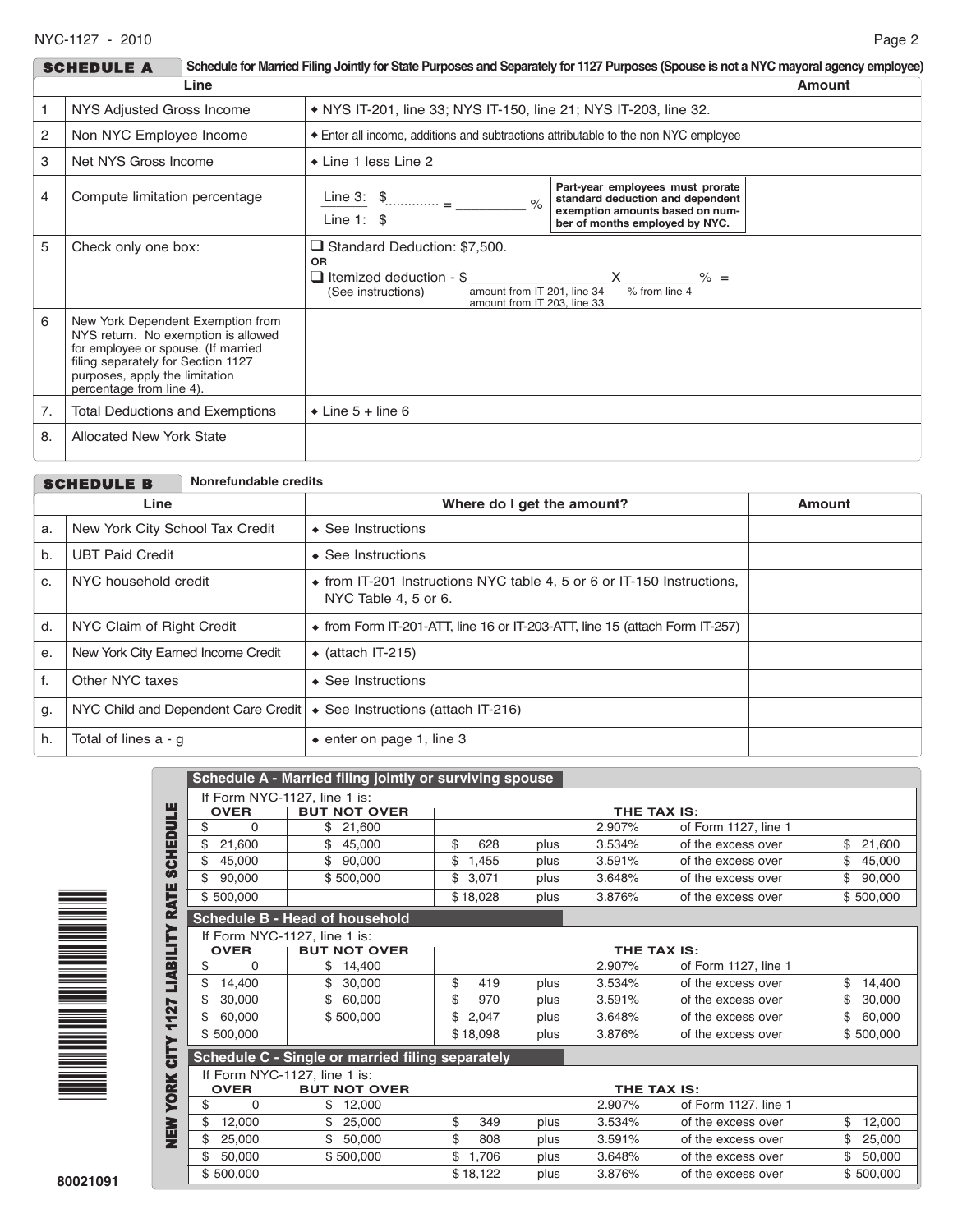

#### **GENERAL INFORMATION**

#### **WHO MUST FILE**

If you became an employee of the City of New York on or after January 4, 1973, and if, while so employed, you were a nonresident of the City during any part of 2010, you are subject to Section 1127 of the New York City Charter and must file Form NYC-1127.

If you are subject to that law, you are required to pay to the City an amount by which a City personal income tax on residents, computed and determined as if you were a resident of the City, exceeds the amount of any City tax liability computed and reported by you on the City portion of your 2010 New York State tax return.

**NOTE**: The payment required by Section 1127 of the New York City Charter is not a payment of any City tax, but is a payment made to the City as a condition of employment. If you are subject to the filing requirements of the City Resident Income Tax during any part of 2010, you must file tax returns with the New York State Department of Taxation and Finance in the manner and at the time provided in the instructions for the State tax forms, regardless of any obligation you may have under Section 1127 of the Charter.

### **WHEN AND WHERE TO FILE**

Your completed Form NYC-1127 with attachments must be filed on or before May 16, 2011. Follow the instructions o page 1 of the form.

If you have been granted an extension of time to file either your federal income tax return or your New York State tax return, Form NYC-1127 must be filed within 15 days after such extended due date. In this case, you must submit to the Section 1127 Unit, no later than May 16, 2011, a copy of the letter or other document evidencing the granting of the extension.

If you file a State tax return or amended return and the information reported on your original Form NYC-1127 is changed or corrected as a result of the later filing of the State tax return or amended return, you must file an amended Form NYC-1127 with the New York City Department of Finance, Section 1127 Unit.

#### **CHANGE OF RESIDENCE**

If you were a resident of the City of New York during part of 2010 and a nonresident subject to the provisions of Section 1127 of the New York City Charter during all or part of the remainder of 2010, you must file a Form NYC-1127 for all of the year except any part when you were a nonresident not employed by the City.

#### **IT-150 NEW YORK SHORT FORM FILERS**

The City of New York will figure your liability under Section 1127 and send you a refund or a bill for any additional liability you owe. Complete sections 1 and 3 on page 1 of Form NYC-1127 and follow the mailing instructions on page 1. *(Attach Form IT-150.)*

You will be sent a statement showing how your liability was figured. If you have additional liability you must pay it before May 16, 2011, or within ten days of the date of your bill, whichever is later.

## **PARTIAL-YEAR EMPLOYEES**

If you were a New York City employee for only part of 2010, you must report that portion of your federal items of income and deduction which is attributable to your period of employment by the City of New York.

#### **MARRIED EMPLOYEES**

A married employee whose spouse is *not* a New York City resident or an employee of the City should refer to instructions on page 1 of the return.

If you and your spouse are both employees of the City of New York subject to Section 1127 of the New York City Charter

- and you and your spouse file separate New York State returns, you and your spouse must file separate Forms NYC-1127.
- and you and your spouse file a joint New York State return and were *both* subject to Section 1127 *for the same period of time,* you and your spouse must file a joint Form NYC-1127.

**Preparer Authorization:** If you want to allow the Department of Finance to discuss your return with the paid preparerwho signed it, youmust check the "yes" box in the signature area of the return. This authorization applies only to the individual whose signature appears in the "Preparer's Use Only" section of your return. It does not apply to the firm, if any, shown in that section. By checking the "Yes" box, you are authorizing the Department of Finance to call the preparer to answer any questions that may arise during the processing of your return. Also, you are authorizing the preparer to:

- Give the Department any information missing from your return,
- Call the Department for information about the processing of your return or the

status of your refund or payment(s), and

● Respond to certain **notices that you have shared with the preparer** about math errors, offsets, and return preparation. The notices **will not** be sent to the preparer.

**You are not authorizing** the preparer to receive any refund check, bind you to anything (including any additional liability), or otherwise represent you before the Department. The authorization cannot be revoked, however, the authorization will automatically expire no later than the due date (without regard to any extensions) for filing next year's return. **Failure to check the box will be deemed a denial of authority.**

## **SPECIFIC INSTRUCTIONS**

In order to complete lines 1 through 6 of Form NYC-1127, it will be necessary for you to refer to the instructions for filing Form IT-150 (Resident Income Tax Return Short Form), Form IT-201 (Resident Income Tax Form - State of New York) or Form IT-203 (Nonresident and Part--Year Resident Income Tax Form - State of New York). Booklets IT-150/201-I or IT-203-I, issued by the New York State Department of Taxation and Finance, can be obtained from any District Tax Office of the New York State Income Tax Bureau.

# **LINE 1 - NEW YORK STATE TAXABLE INCOME**

If you file NYS Form IT-201, enter the amount on line 37. If you file NYS Form IT-150, enter the amount on line 25. If you file NYS Form IT-203, enter the amount on line 36. If the amount withheld pursuant to Section 1127 was included in itemized deductions when calculating your New York State Personal Income Tax liability, you must add back that amount to the amount from line 37 of NYS IT-201, line 25 of NYS IT-150 or line 36 of NYS IT-203, as applicable, on this line.

**NOTE**: If you file a joint Federal tax return but elect to exclude a spouse's income, see the special computation Schedule A on the back of this form and use Filing Status C.

#### **LINE 2 - LIABILITY AMOUNT**

Employees who are married and include spouse's income in Form NYC-1127, use Liability Schedule A on page 2 to compute the liability amount.

Married employees who choose not to include their spouse's income on Form NYC-1127, use Liability Schedule C to compute the liability amount.